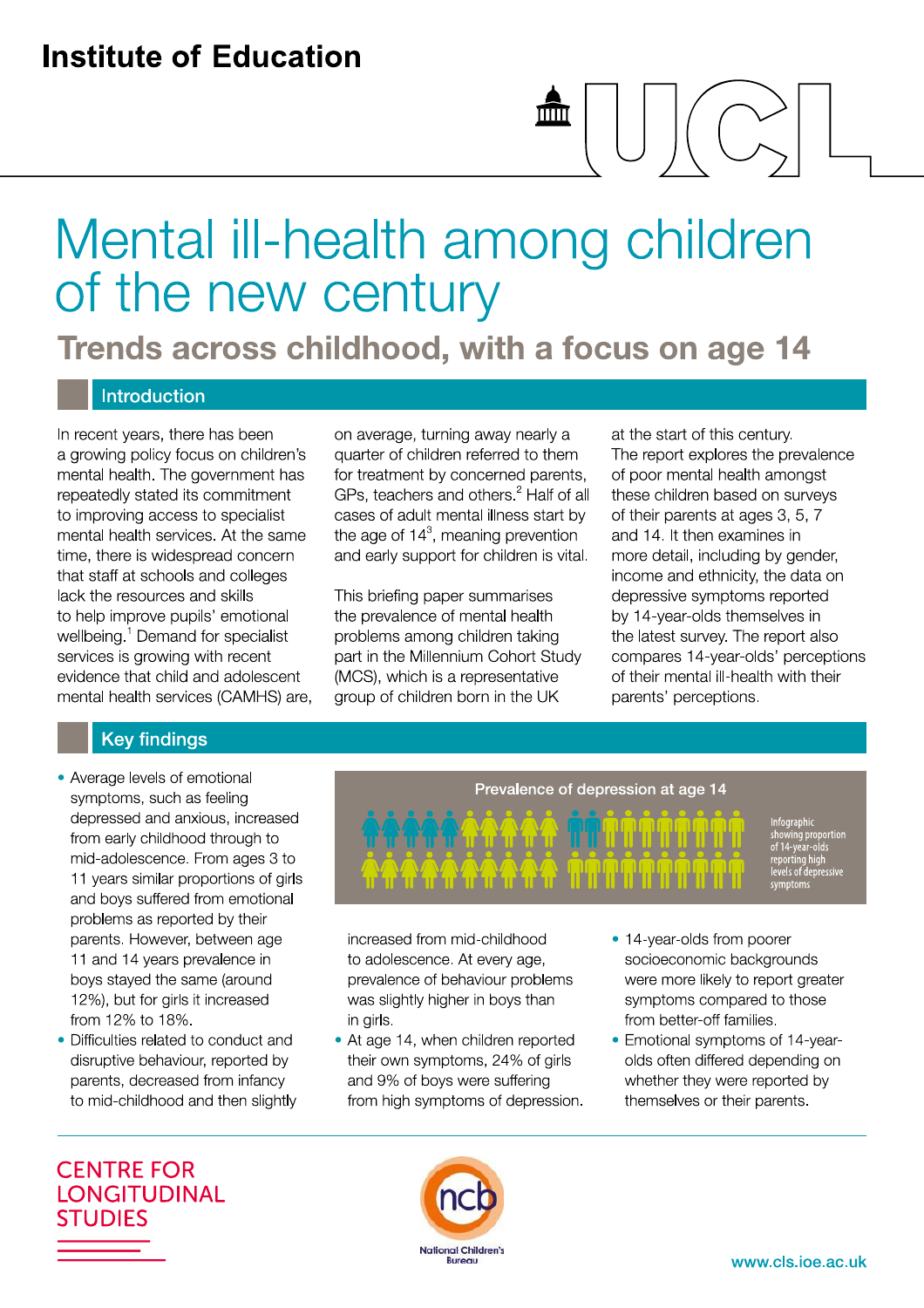#### **About the Millennium Cohort Study**

The Millennium Cohort Study (MCS) is following the lives of 19,517 children born across England, Scotland, Wales and Northern Ireland in 2000-01. The MCS provides multiple measures of the cohort members' physical, socio-emotional, cognitive and behavioural development over time, alongside detailed information on their daily life, behaviour and experiences. Alonaside this, rich information on economic circumstances, parenting, relationships and family life is available from both resident parents. There have been six sweeps of MCS to date. The next sweep will take place in 2018 when the cohort members are aged 17.

Given the rich data available in the study about the cohort members, their families and wider school and social contexts. researchers can utilise these data to understand the antecedents. development and consequences of mental ill-health using a range of statistical approaches.

#### **Method overview**

Assessments have been carried out with children and their parents at ages 9 months, 3, 5, 7, 11 and 14 years in the Millennium Cohort Study.

At ages 3, 5, 7, 11 and 14 parents reported on their children's difficulties in four areas, using the Strengths and Difficulties Questionnaire: emotional symptoms<sup>4</sup> (feelings of low mood and anxiety); conduct problems (behaviour difficulties, acting out, disobedience); hyperactivity

(inattentive, fidgeting, unable to focus); and problems getting along with other children (having few friends, being bullied). In more than 9 out of 10 cases the respondent was the child's mother. For each of these domains, each child obtains a 'difficulty score', and a score higher than a certain threshold is indicative of significant levels of difficulty in the area.<sup>4</sup>

In the most recent sweep of the study, at age 14, young people answered questions about their mental health difficulties for the first time. They completed the Short

Moods and Feelings Questionnaire which assesses symptoms of depression.<sup>5</sup> This measure assess feelings or behaviours in the previous fortnight (e.g. I felt miserable or unhappy). Scoring higher than the established threshold is indicative of suffering from depression.

Data presented in this report are from all available responses to these questionnaires at each sweep, and the prevalences have been weighted to provide nationally representative estimates.<sup>6</sup>



# FIGURE 1: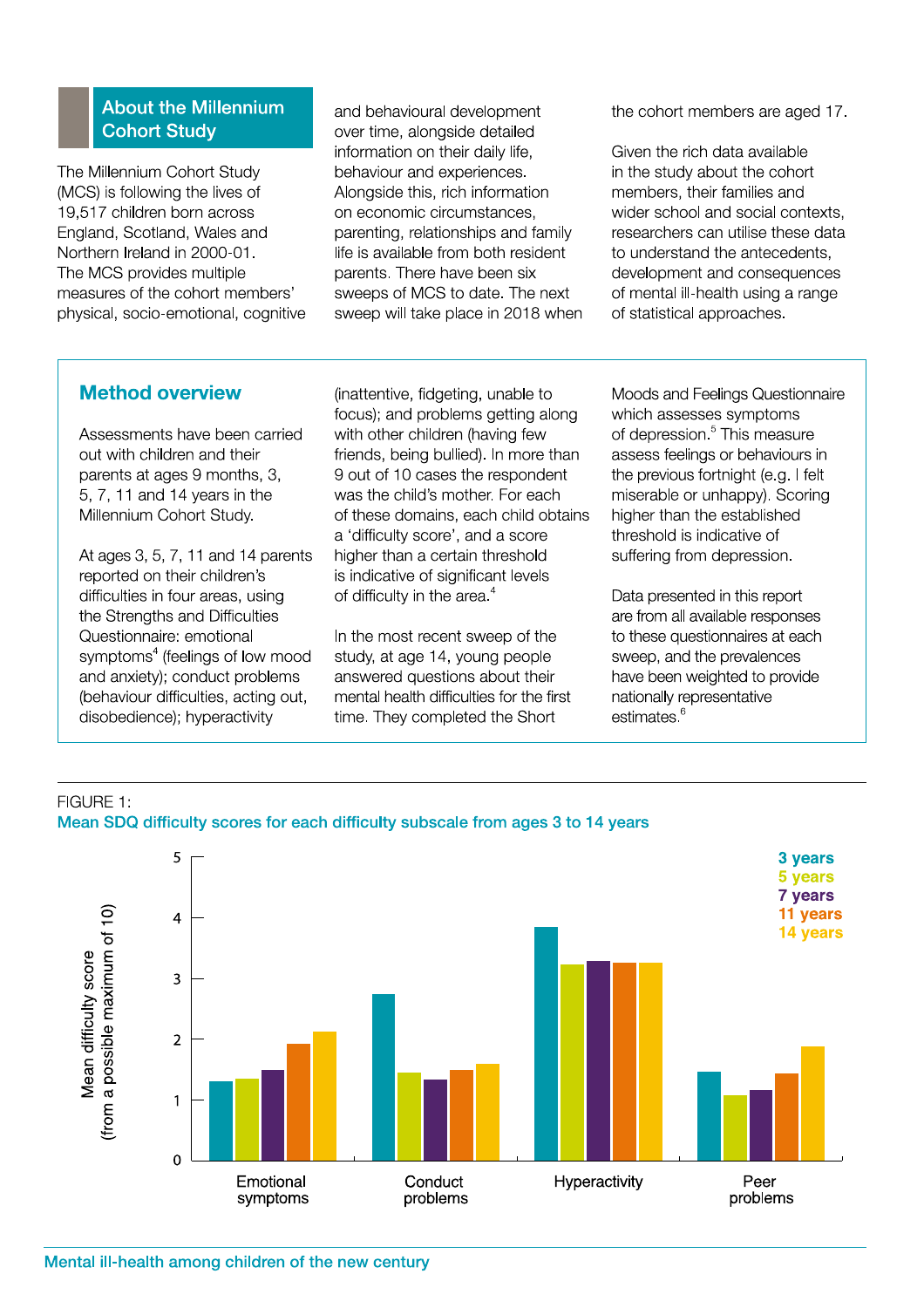#### **Mental ill-health** from ages 3 to 14

Parents reported on their children's difficulties at ages 3, 5, 7, 11 and 14 in four areas - emotional symptoms, conduct problems, symptoms of hyperactivity and problems getting along with peers [see Figure 1]. These represent developmental patterns in average symptoms through childhood. The data on average difficulty scores across all children for each type of difficulty show that:

- Emotional symptoms increase year on year through childhood into adolescence, almost doubling from early childhood to age 14.
- Conduct problems are highest at age 3, decrease considerably between 3 and 7 and then increase slightly between ages 7 and 14.
- Hyperactivity symptoms are highest at age 3, they then reduce and are similar from ages 5 to 14.
- Peer problems decline from age 3 to 5 but then increase steadily year on year through childhood and into adolescence. Between 11 and 14 years they almost double.

### **Gender differences**

At each age we investigated the prevalence of significant emotional and conduct problems separately for boys and girls (based on scoring higher than an established threshold). These findings are presented in Figures 2 and 3.

As shown in Figure 2, there is an increase in prevalence of emotional

FIGURE 2: Prevalence of emotional problems







problems for both sexes from ages 7 to 11 from around 7% to 12%. As they enter adolescence, for boys, the prevalence of emotional problems at ages 11 and 14 is similar at around 12%, but for girls, however, we observe an increase from 12% to 18%. Age 14 is the first time a substantial gender difference in emotional problems is observed.

Figure 3 focuses on behaviour problems. We observe that at all ages boys show more behaviour problems than girls. At age three, almost 20% of boys have these problems. This then decreases to 11% at age 5 but then increases to 15% by age 14.

The proportion of girls identified as having emotional problems based on their parents' reports increased from 12% at age 11 to 18% at age 14. In boys there was no corresponding increase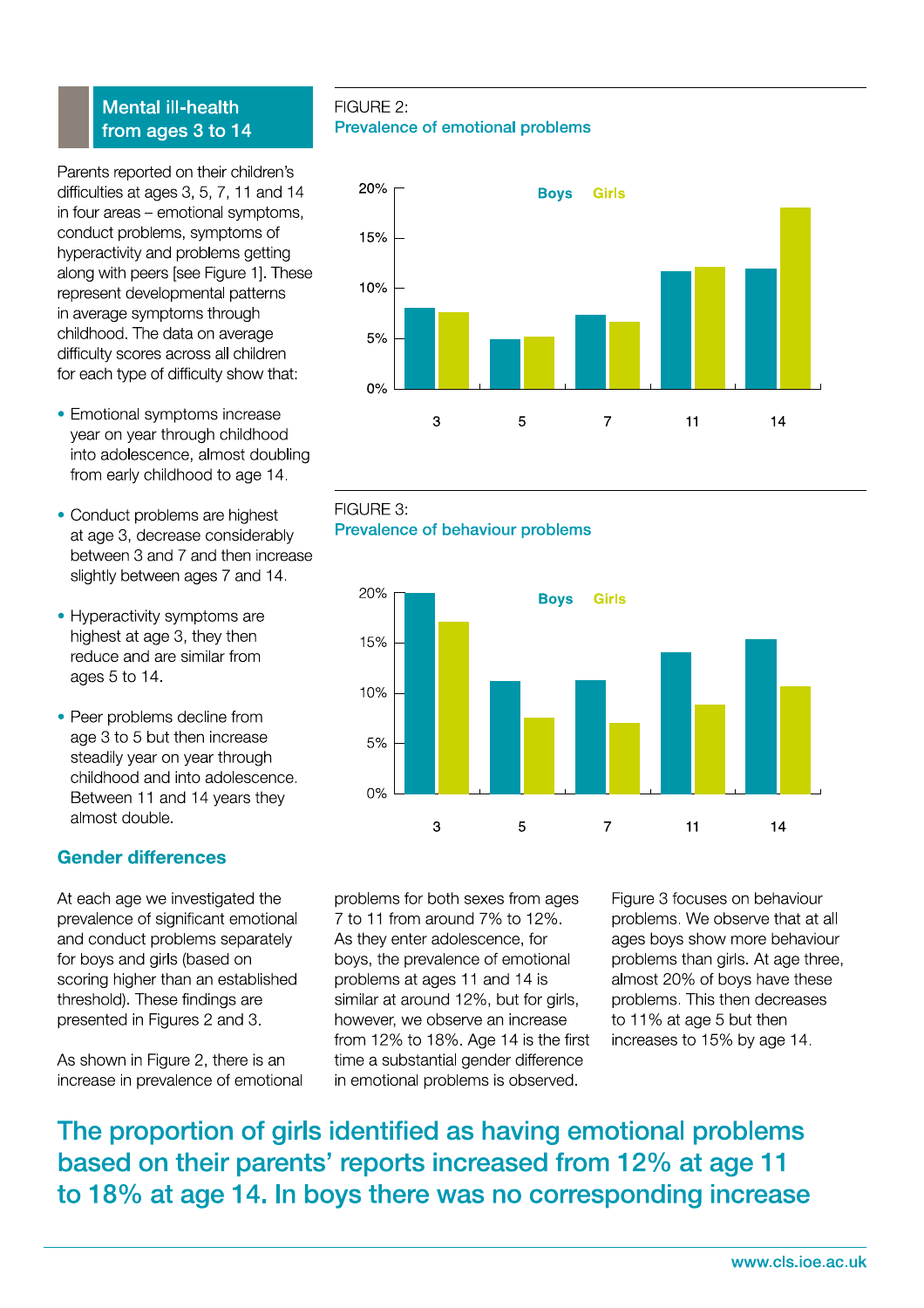#### **Depressive symptoms** at age 14

At age 14, children reported on their own mental ill-health using the Short Moods and Feelings Questionnaire. Based on this assessment, almost 1 in every 4 girls  $(24%)$  at age 14 report high levels of depressive symptoms, compared with almost 1 in 10 (9%) boys. This suggests that levels of depression amongst today's teenage girls are high. In this cohort of children born in 2000 and 2001, this equates to around 67,000 boys and 166,000 girls nationally.<sup>7</sup>

#### **Differences by ethnicity** and family income

Girls from mixed and White ethnic backgrounds were the most likely to report high depressive symptoms. In contrast, Black African girls were least likely to report high depressive symptoms at this age. For boys, those from mixed and other<sup>8</sup> ethnic groups were at greatest risk of suffering from depressive symptoms. Bangladeshi and Indian boys were the least likely to suffer from these symptoms [see figure 4].

In general, children from poorer homes were more likely to suffer from high depressive symptoms compared with children from better off homes. This association seems to be more consistent at different levels of family income in girls (with the exception of girls from the poorest homes) than in boys.



## 24% of girls and 9% of boys have high levels of depressive symptoms at age 14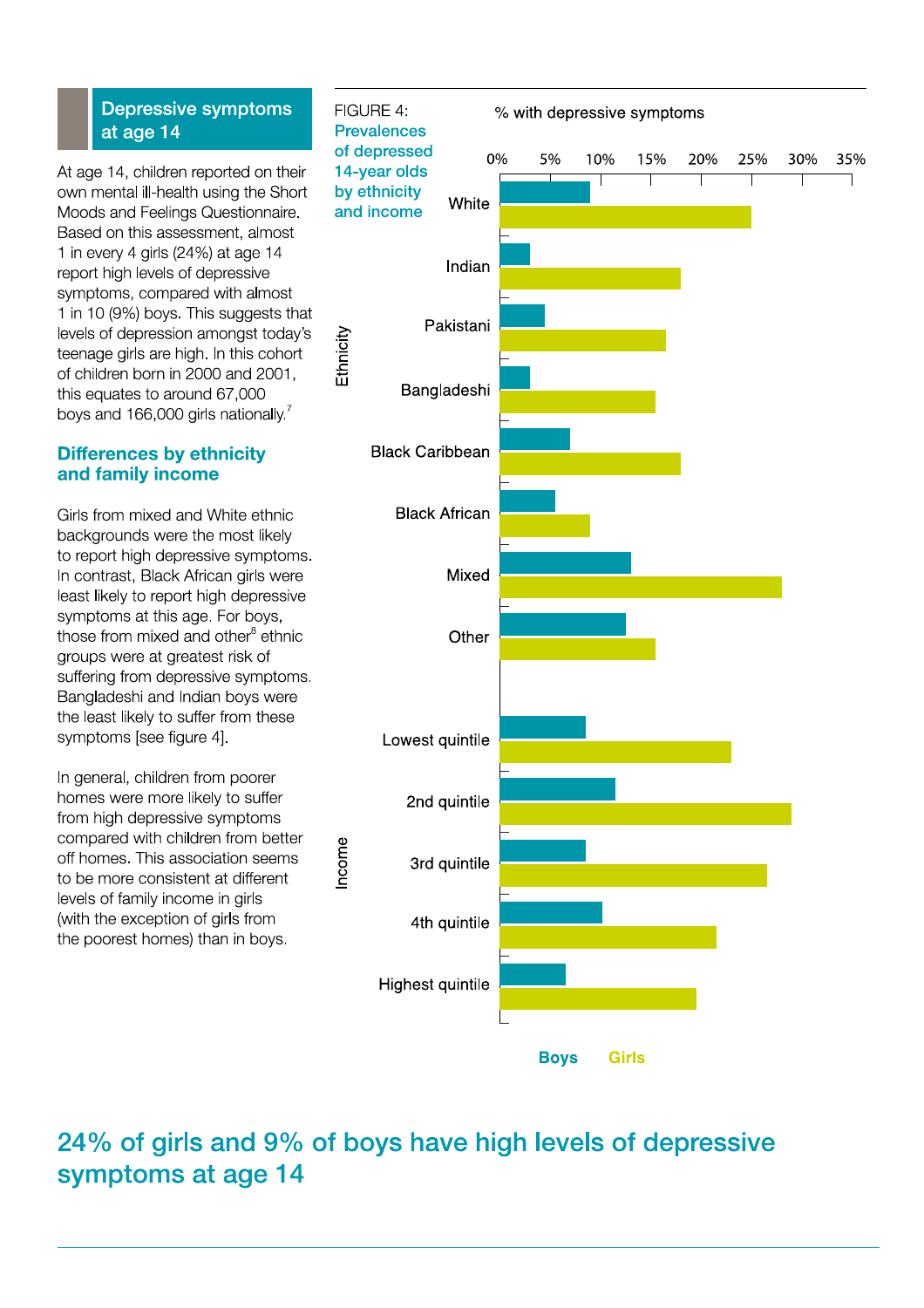#### **Perspectives of parents** and young people

The most recent data from the MCS include 14-year-olds reporting on their own mental ill-health. This means that for the first time since the study began, comparisons can be made between the symptoms and difficulties children themselves report and what their parents report.

Overall the association between parent and child reports of emotional or depressive symptoms is weak (correlation=0.27). Figure 5 shows that compared to 14-year-olds' own reports, parents identify more boys with depressive symptoms and fewer girls with these symptoms. The fact that such a high proportion of girls  $-24\%$  - suffers from high levels of depressive symptoms suggests that some parents may not be aware of their daughter's depression.

However, further research is needed to understand why these differences are observed, what they mean and how they might predict later outcomes for these young people.

FIGURE 5: **High depressive symptoms** at age 14: parent and selfreported prevalences



The agreement between self- and parent-reported emotional symptoms of 14-year-olds is weak

#### Footnotes:

- **Education and Health Select Committees**  $\mathbf{1}$ (May 2017) Report: Children and young people's mental health - The role of education.
- 2 Frith, E (2016). Centre Forum Commission on Children and Young People's Mental Health: State of the Nation.
- $\mathcal{R}$ Royal College of Psychiatrists. (2010) No health without public mental health. The case for action. Position Statement PS4/2010.
- 4 Details of the measure and the threshold scores are available at: http://www.sdqinfo.com/.
- 5 Thapar, A., & McGuffin, P. (1998). Validity of the shortened Mood and Feelings Questionnaire in a community sample of children and adolescents: a preliminary research note. Psychiatry Research, 81(2), 259-268.
- 6 The numbers of children the data in this report are based on are as follows: for the parent SDQs 14770 (age 3), 14745 (age 5), 13472 (age 7), 12975 (age 11) and 11394 (age 14); and for the depressive symptoms at age 14 years is 11190.
- 7 This is based on the ONS estimate of the number of 13 and 14-years-olds in 2014: 729676 boys and 696078 girls.
- 'Other' includes ethnicity groups not  $\beta$ separately listed in Fig.4

### **About NCB**

NCB is a leading children's charity working to build a better childhood for every child. We listen to children and young people and work with those supporting them to develop evidence on what needs to be done to enable children to enjoy their right to be safe, secure and supported so they can flourish and fulfil their potential.

NCB hosts the Partnership for Well-being and Mental Health in Schools, a national network of more than 50 leading organisations, as well as the Anti-Bullying Alliance, the Sex Education Forum, the Childhood Bereavement Network, and the Council for Disabled Children. NCB has advised and contributed to the drafting of this report.

#### **Acknowledgements**

The Millennium Cohort Study is supported by the Economic and Social Research Council and a consortium of government departments. This research would not have been possible without the important contributions of the Millennium Cohort Study cohort members and their families. We would also like to acknowledge the input of colleagues who contribute to the study and the teams collecting the data.